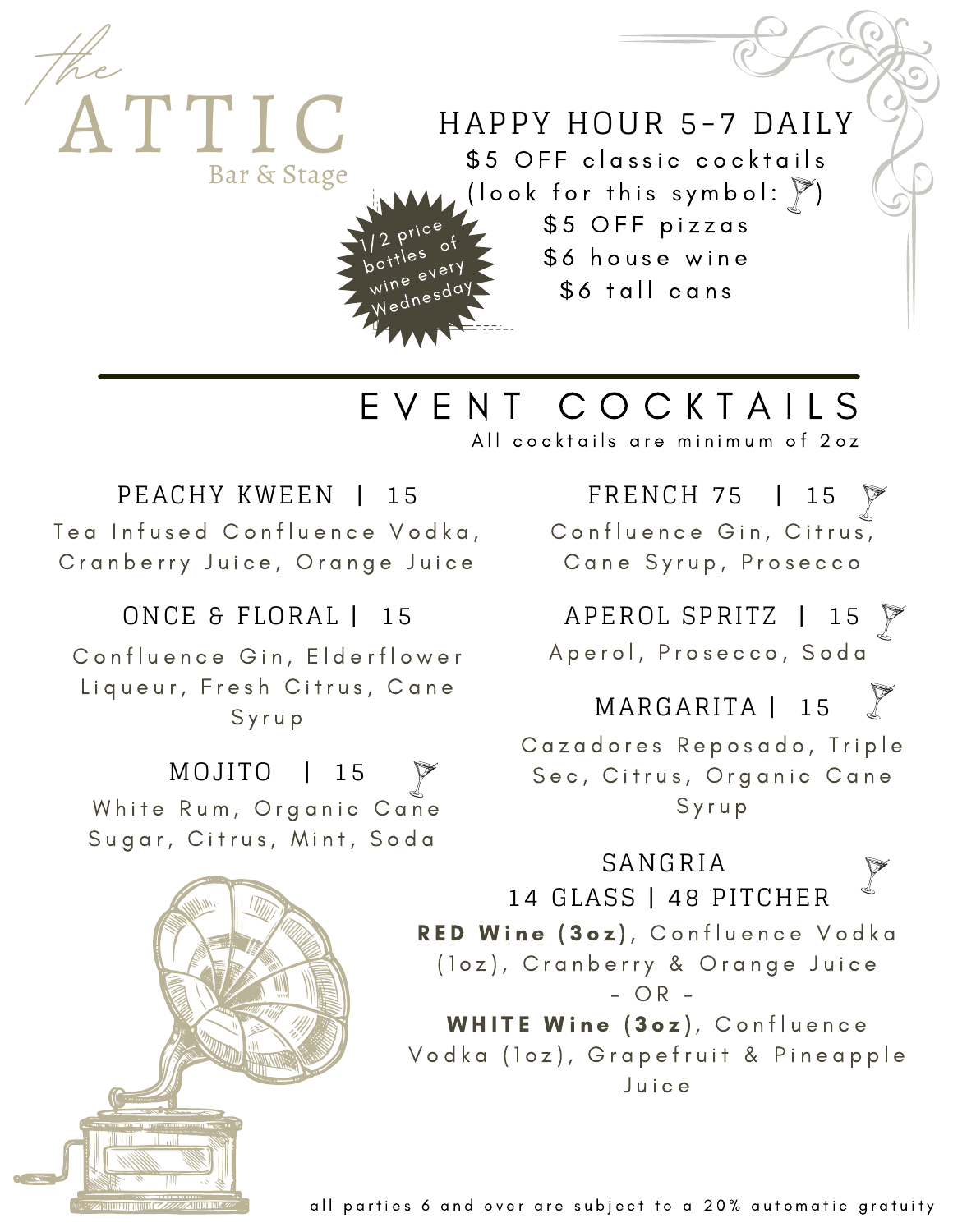# D I N N E R C O C K T A I L S

All cocktails are minimum of 20z

## NEGRONI | 15 Confluence Gin, Sweet Vermouth, Campari MARTINI | 15 Confluence Vodka or Gin, Vermouth, Olive or Twist AVIATION | 15 Confluence Gin, Maraschino Liqueur, Creme De Violet, C<sub>itrus</sub>  $MANHATTAN$  | 15 Buffalo Trace, Sweet Vermouth, Angostura Bitters DIRTY WORD | 15 Green Chartreuse, Mezcal, Maraschino, Citrus OLD FASHIONED | 15 Buffalo Trace Bourbon, Cane

Sugar, Angostura Bitters, Orange Peel

## RECOVERING CHOCOHOLIC | 15

a m a r e t t o, b o u r b o n, g r a p e f r u i t, citrus, aztec chocolate bitters

### CFVP | 15

Eau Claire Whiskey, St. Germain, Hibiscus, Citrus, C a n e S u g a r

## TIRIMASIP | 15

Frangelico, Coffee-infused Rum, Oat Milk, Cocoa

### T 4 TEA | 15

Confluence Vodka, St. Germain, Luna Lavender Tea, Citrus, Cane

> Syrup, Tonic \$1 FROM THIS COCKTAIL GOES TO THE UST



## SMOKE & MIRRORS | 15

Bearface Oaxaca Whiskey, Cane Sugar, Angostura Bitters, Smoked cedar

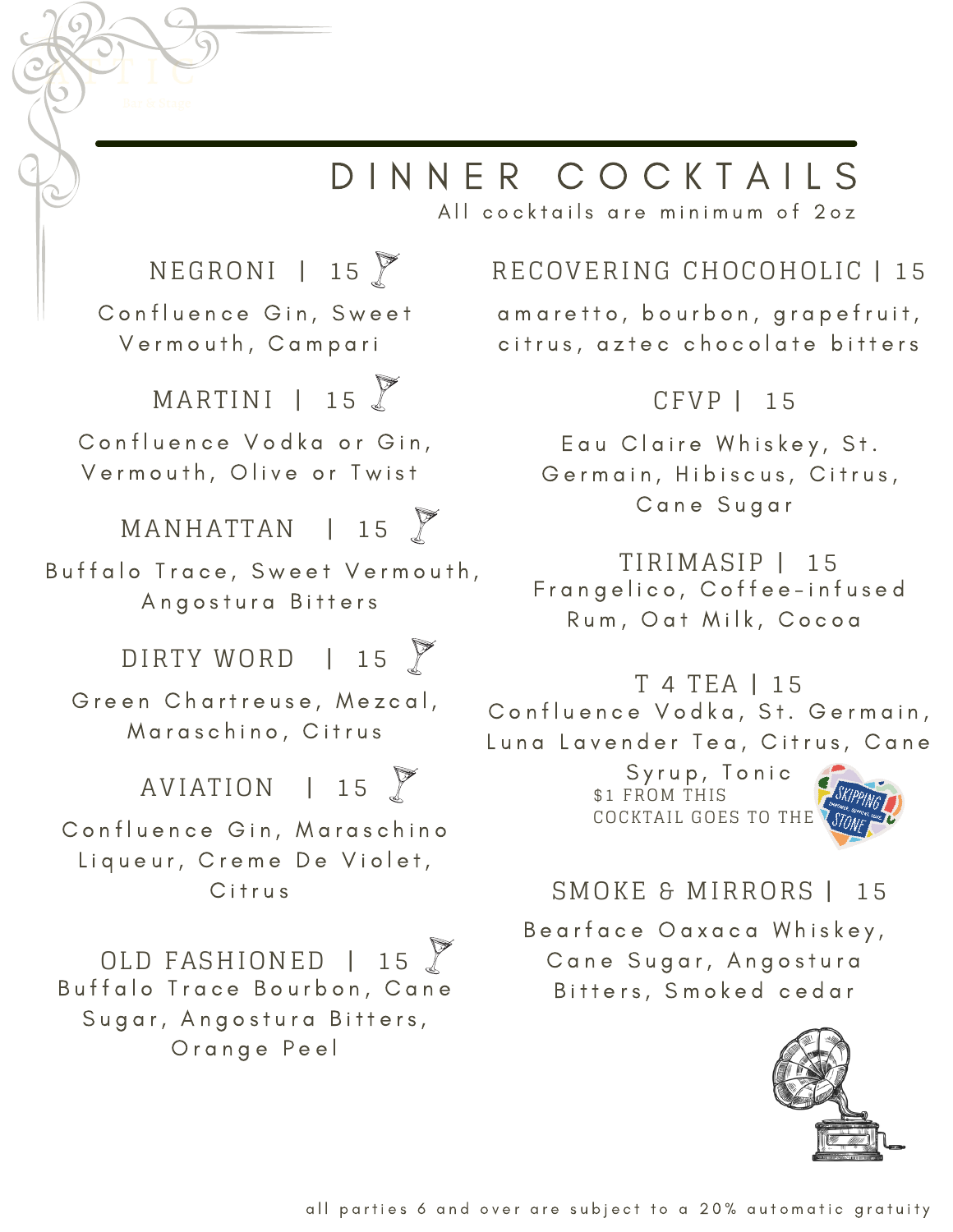

ONLY SO EVERY SUNDAY FOR LAUGH LOF<sup>T</sup>

> CASCADIAN DARK ALE | 9 Dark Ale by Blindman Brewing

FIVE OF DIAMONDS | 9 Pilsner by Blindman Brewing

> SUNSHINE RAIN | 9 IPA by Cabin Brewing

JAMROCK | 9 Blackberry Vanilla Sour by

Establishment

NIGHT GALLERY | 9 NEPA by Eighty Eight

PREMIUM LAGER | 9 Import-style Lager by Dandy

B E E R

4 7 3 m l

SMOKES | 9 Scotch Ale by Highline

BEST FRIENDS GIRL | 9 Kolsh by Establishment

HAMMER PANTS | 9 Pale Ale by Eighty Eight

VILLAGE CIDER | 9 Sweet apple cider by Village



BRAMBLE ON CIDER | 9 dry berry cider by Sunnycider

## LOTTA LOVE CIDER | 9

dry Macintosh & zinfandel grape skin cider by S u n n y c i d e r

ONLY \$6 EVERY THURSDAY FOR THE SUNNY CIDER LIVE MUSIC SERIES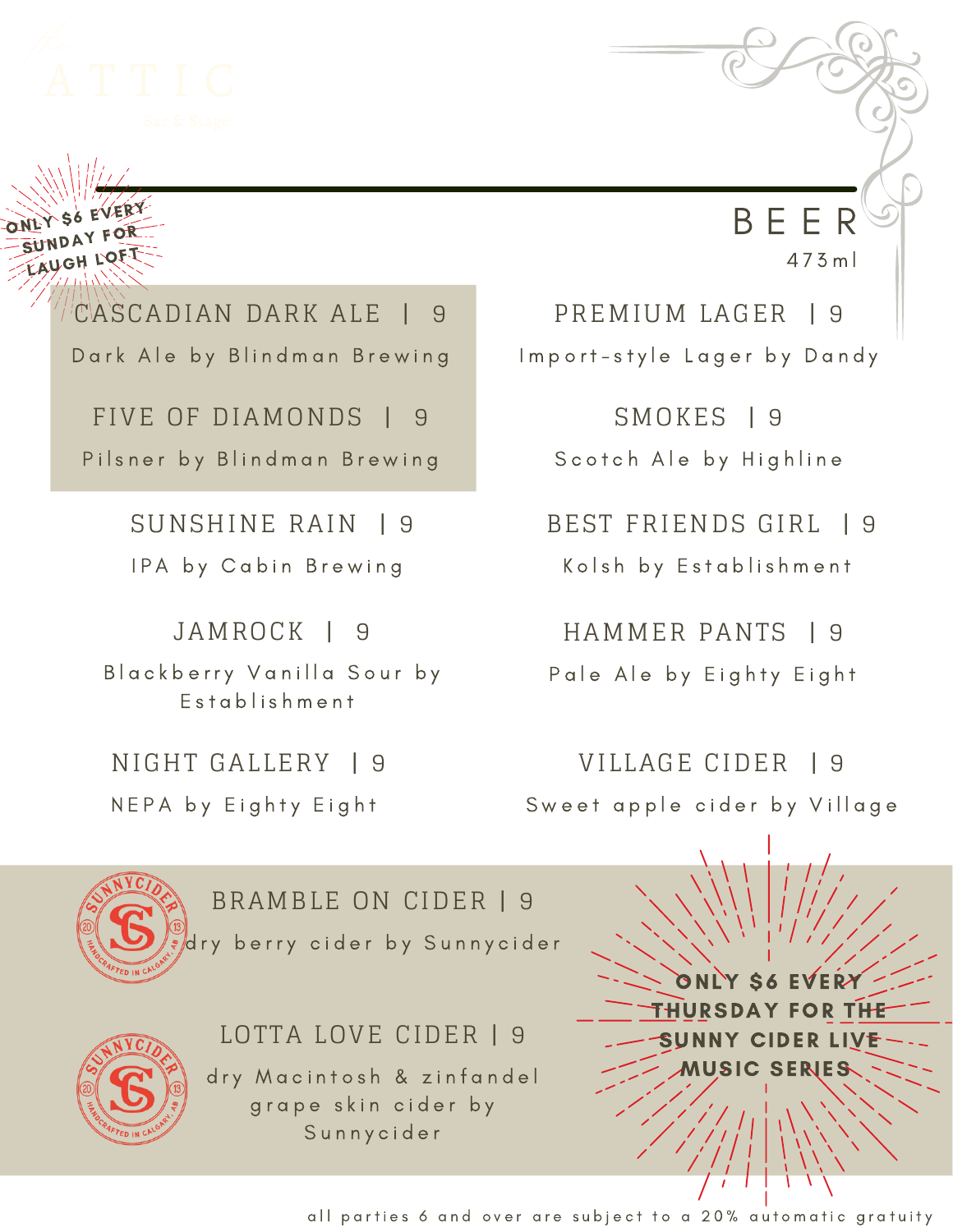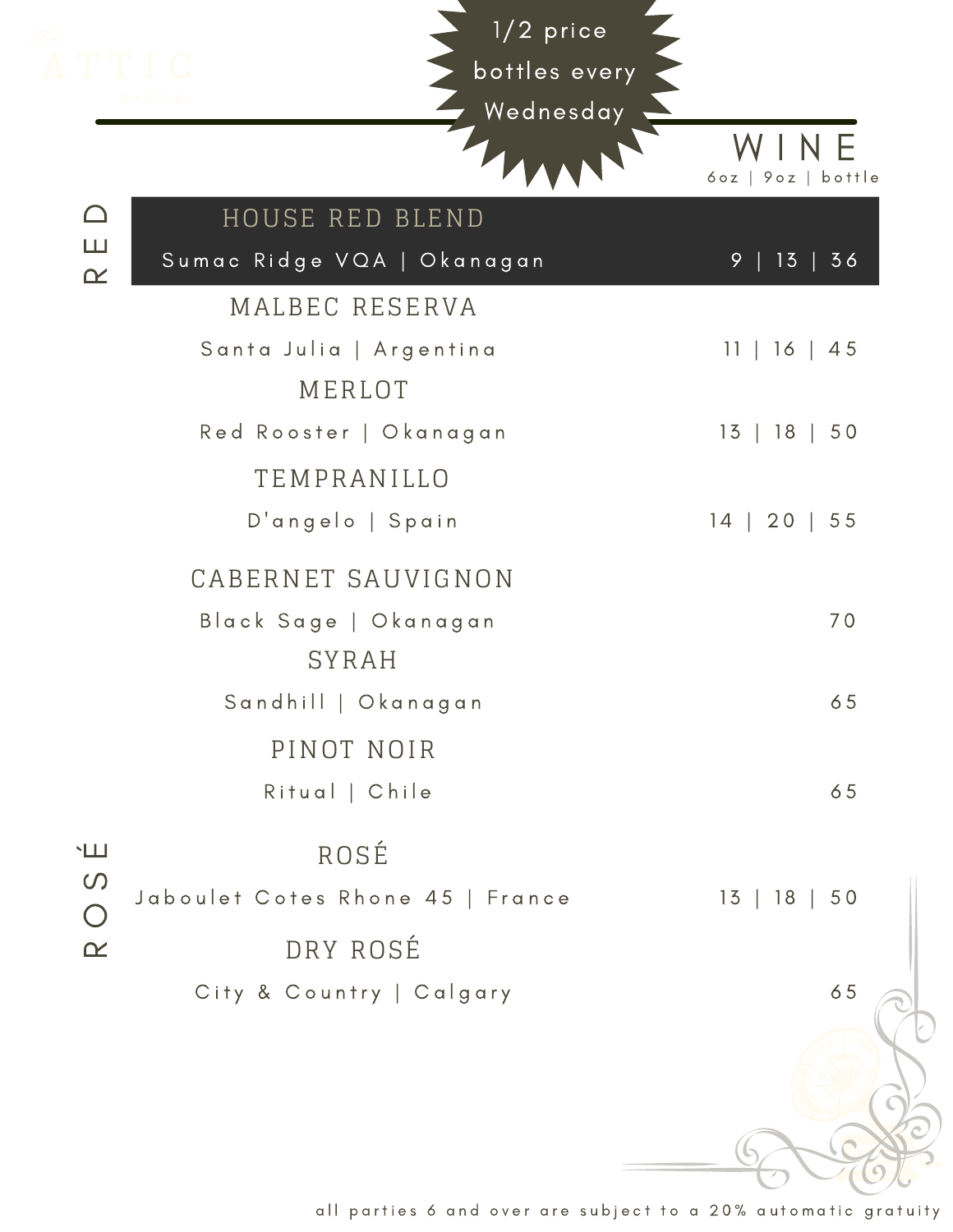|                                 | $1/2$ price<br>bottles every                       |                                                                           |  |
|---------------------------------|----------------------------------------------------|---------------------------------------------------------------------------|--|
|                                 | Wednesday                                          | INE<br>90z<br>bottle<br>60Z                                               |  |
| Ш                               | HOUSE WHITE BLEND                                  |                                                                           |  |
| $\overline{M}$ H $\overline{M}$ | Sumac Ridge VQA   Okanagan                         | 9   13   36                                                               |  |
|                                 | PINOT GRIS                                         |                                                                           |  |
|                                 | Red Rooster   Okanagan                             | 13   18   50                                                              |  |
|                                 | SAUVIGNON BLANC                                    |                                                                           |  |
|                                 | Wente   USA                                        | 10   14<br>$\begin{array}{c} 40 \end{array}$                              |  |
|                                 | CHARDONNAY                                         |                                                                           |  |
|                                 | Wente   USA                                        | $12 \mid 16$<br>$\vert 50$                                                |  |
| $\Omega$                        | PROSECCO                                           |                                                                           |  |
| Ш<br>$\overline{\phantom{0}}$   | Italy                                              | 9<br>48                                                                   |  |
| $\Omega$                        | CIPES BRUT                                         |                                                                           |  |
| ഥ                               | Summerhill   Okanagan                              | $\begin{array}{c} \begin{array}{c} \end{array} \end{array}$<br>$\sim$ $-$ |  |
| $\Omega$                        |                                                    |                                                                           |  |
|                                 |                                                    | SHOTS                                                                     |  |
|                                 | PRINCESS PEACH                                     | \$7                                                                       |  |
|                                 | Peachy Kween Tea infused vodka, peach liqeur       |                                                                           |  |
|                                 | PROUD CARLY<br>Confluence Gin, Peach Liqeur        |                                                                           |  |
|                                 | YASS DADDY<br>Frangelico, Creme de Cacao           |                                                                           |  |
|                                 | LEMON DROP<br>Vodka, Sugar, Lemon                  |                                                                           |  |
|                                 | BERT REYNOLDS<br>Spiced Rum, Butterripple Schnapps |                                                                           |  |

 $\blacksquare$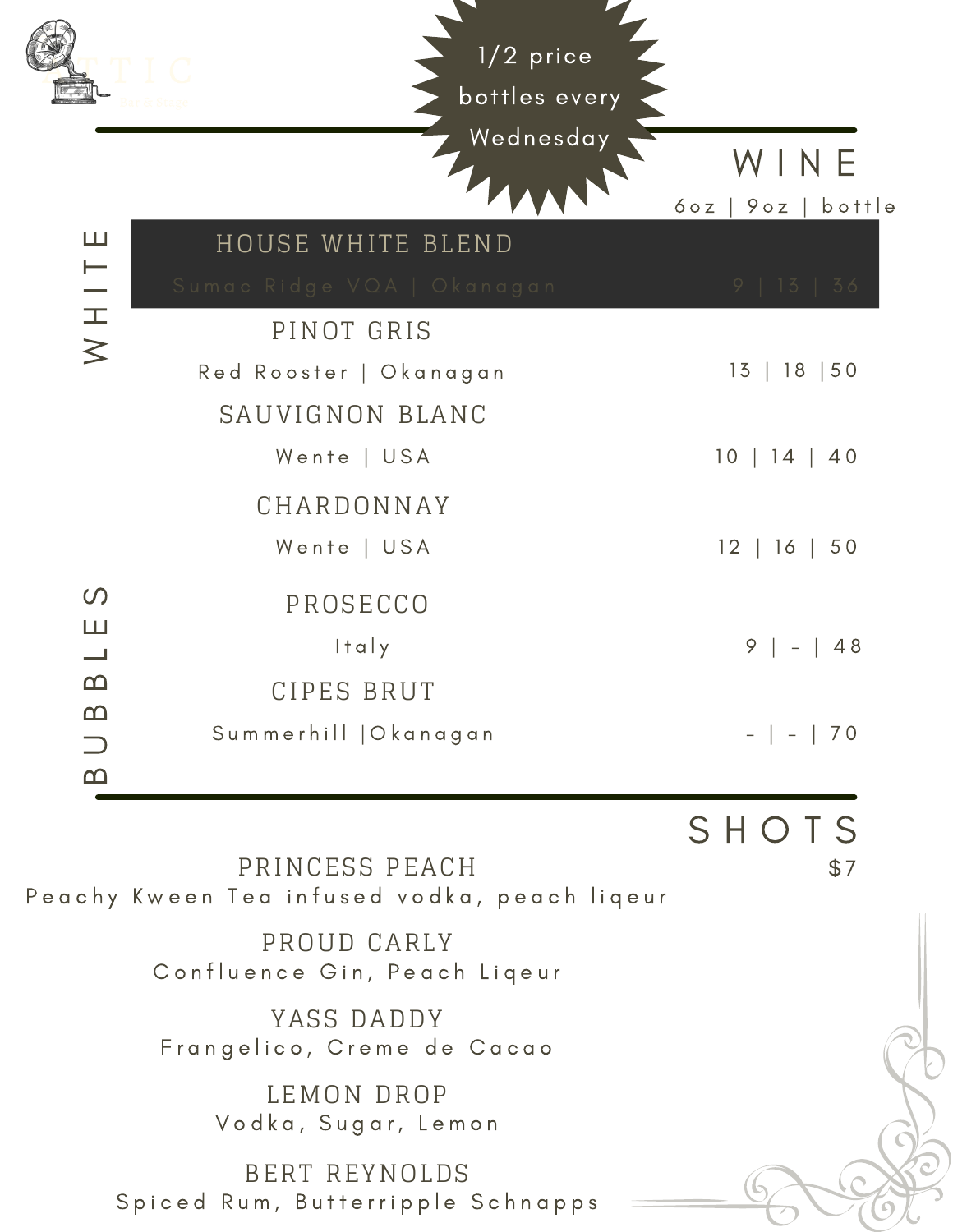

|                                                                                                                                        | SPIRITS<br>$log$ 20z                                |
|----------------------------------------------------------------------------------------------------------------------------------------|-----------------------------------------------------|
| <b>BOURBON</b>                                                                                                                         |                                                     |
| Buffalo Trace, Four Roses<br><b>Bookers</b>                                                                                            | 8<br>- 13<br>$18$   35                              |
| RYE & WHISKEY                                                                                                                          |                                                     |
| Jamesons, Alberta Premium<br>Bearface Oaxaca,<br>Eau Claire Ruperts, Suntory Toki                                                      | $\begin{array}{c} 12 \\ 14 \end{array}$<br>$9 \mid$ |
| RUM                                                                                                                                    |                                                     |
| Captain Morgan White or Dark, Appleton<br>Estate, Sailor Jerry Spiced                                                                  | 7   12                                              |
| Newfoundland Gunpowder Rose,Pineapple Plantation                                                                                       | 9<br> 14                                            |
| VODKA                                                                                                                                  |                                                     |
| Confluence Detour<br>Confluence Headwater, Wildlife Vodka,                                                                             | $\begin{array}{c} 12 \\ 14 \end{array}$<br>/<br>9   |
| GIN                                                                                                                                    |                                                     |
| Confluence Detour<br>Confluence Manchester, Eau Claire Flourish,<br>Wildlife Barrel Aged, Last Best Afterglow,<br>Last Best Fortunella | 9                                                   |
| <b>TEQUILA</b>                                                                                                                         |                                                     |
| Cazadores Reposado, Arette Blanco<br>Arette Reposado, Sombra Mezcal<br>Arette Anejo                                                    | 9<br>11<br>16                                       |
| SCOTCH                                                                                                                                 |                                                     |
| <b>Ballentines</b><br>Glenlivet 12yr                                                                                                   | 7<br>12<br>12 <br>20                                |
| MIX<br>Coca Cola, Diet Coke, Ginger Ale, Club Soda, Tonic,<br>Sprite, Water, Cranberry Juice, Orange Juice                             |                                                     |

 $\mathbf{C}$ 

 $\epsilon$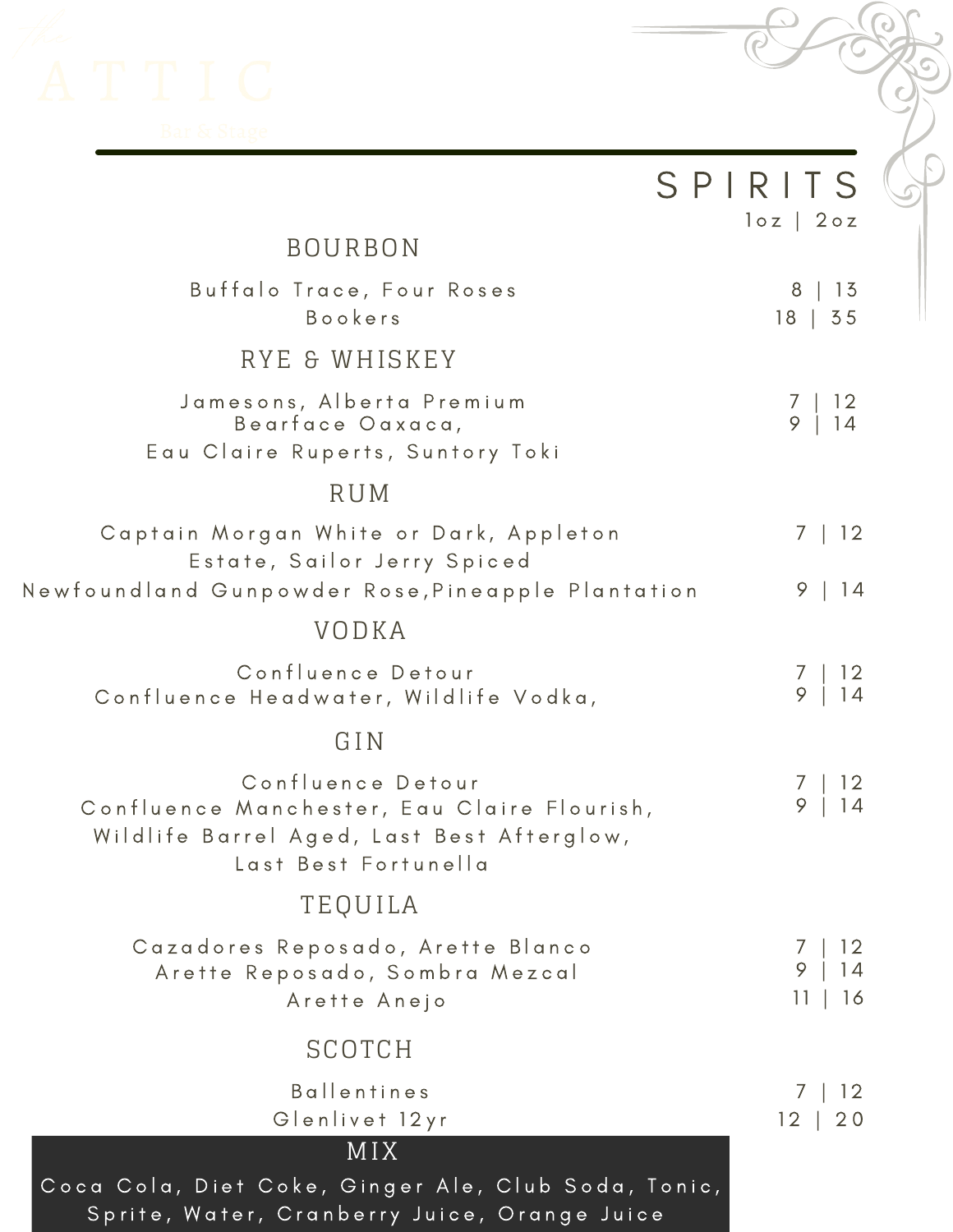

Bar & Stage

## **MOCKTAILS**

#### SPARKLING LEMONADE | 4

Citrus, Organic Cane Syrup, Soda

PEACHY TEA | 5

Citrus, Organic Cane Syrup, Tea Shop YYC Peach Tea

LYCHEE REFRESHER | 6

Coconut Water, Lychee Juice, Mint, Cucumber, Soda

## B E V E R A G E S

SODA CAN | 3

Cola, Diet Cola, Gingeale, Sprite, Club Soda, Tonic

#### HAPPY BELLY KOMBUCHA | 6

Purple Ginger, Grapefruit Hops

JUICE | 3

Cranberry, Orange, Grapefruit, Pineapple, Apple

#### COFFEE / TEA | 3

Drip coffee (with oat milk & sugar upon request) Tea Shop YYC (Hojicha Green, Rooibos Chai, Riverfront Peppermint, Cream Earl Grey)

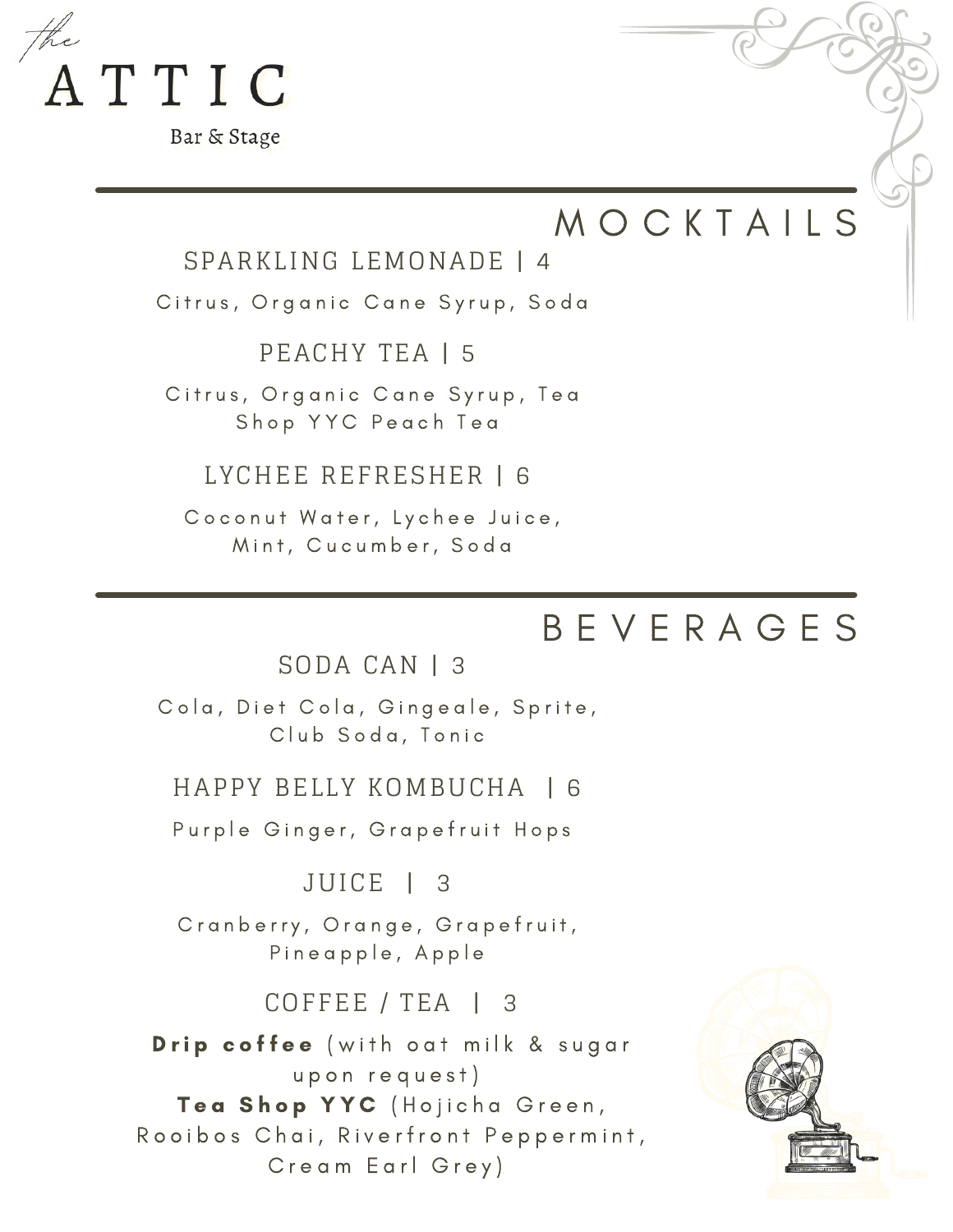

Bar & Stage

#### GOOD THINGS TAKE TIME.

Our stone-fired pizza oven is small, cooking only up to 6 pizzas at a time. Please be patient, as we prepare each hand-stretched pizza with the love and care it deserves. Sit back, enjoy the performance, grab a cocktail, and we promise your food will be worth the wait.

## A P P E T I Z E R S

#### LEMON BASIL RICOTTA | 14

cashew ricotta, roasted cherry tomatoes, balsamic reduction, garlic crostini

#### PORTOBELLO BEET TARTARE | 13

white truffle oil, housemade pickles, wonton crisps, micro greens NF

#### ROASTED BEETS | 11

miso dill butter, bourbon candied walnuts, ranch GF

#### GARLIC KNOTS | 10

y e sterday's dough, garlic herb butter, tied in a knot, brushed with garlic oil. Ask server for availability

### ROASTED GARLIC CHEESY BREAD | 15

rosemary oil, roasted garlic cloves, cheese CHOICE OF 1 DIP: ranch, roasted garlic aioli, truffle honey, sweet jalapeno aioli, truffle aioli, buffalo sauce, chili oil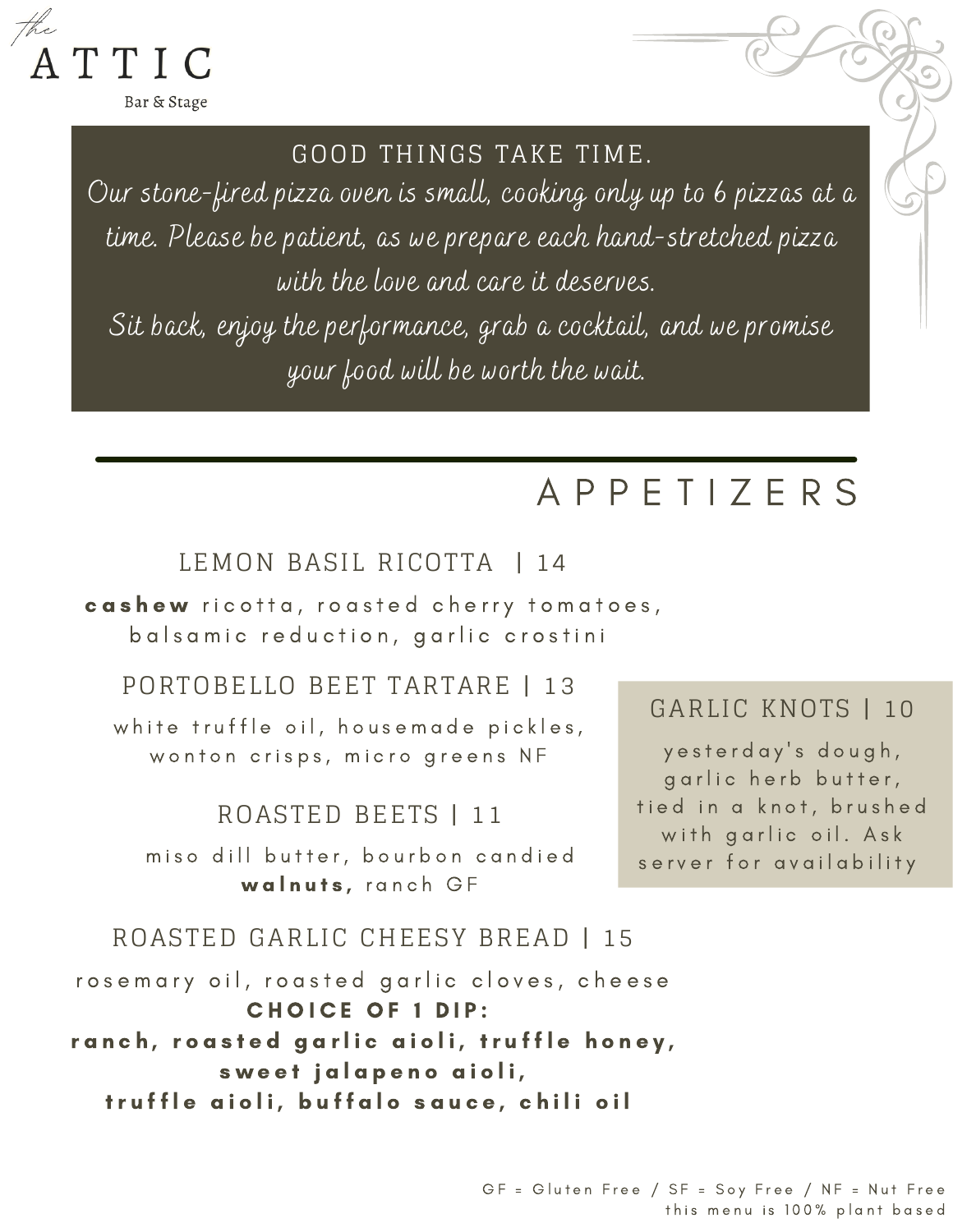$GF = Gluten Free / NF = Nut Free$ this menu is 100% plant based

## S N A C K S

### TRUFFLE HONEY POPCORN | 5

house popped and drizzled with agave and white truffle oil GF/SF/NF

#### 1961 DILL POPCORN | 10 / BAG

dill pollen, red wine vinegar, and garlic GF/SF

#### WARM OLIVES 19

mixed local olives, roasted garlic, rosemary oil, lemon zest GF/SF/NF

## S A L A D S

#### KALE CAESAR | 14

cashew caesar dressing, crispy capers, croutons, shredded kale, parmesan GFA/SF

### ROCKET | 8

arugula, lemon vinaigrette, cashew p a r m e s a n G F / S F

1961 LOVE CHILD POPCORN |10 / BAG

lavender, salted caramel, popcorn GF/SF

## D E S S E R T

#### ESPRESSO CHEESECAKE | 9

kahlua dulce de Leche, oatmeal cookie crust.

c o n t a i n s c a s h e w s

CREME BRULEE | 7

co conut vanilla custard, torched organic cane sugar GF/NF